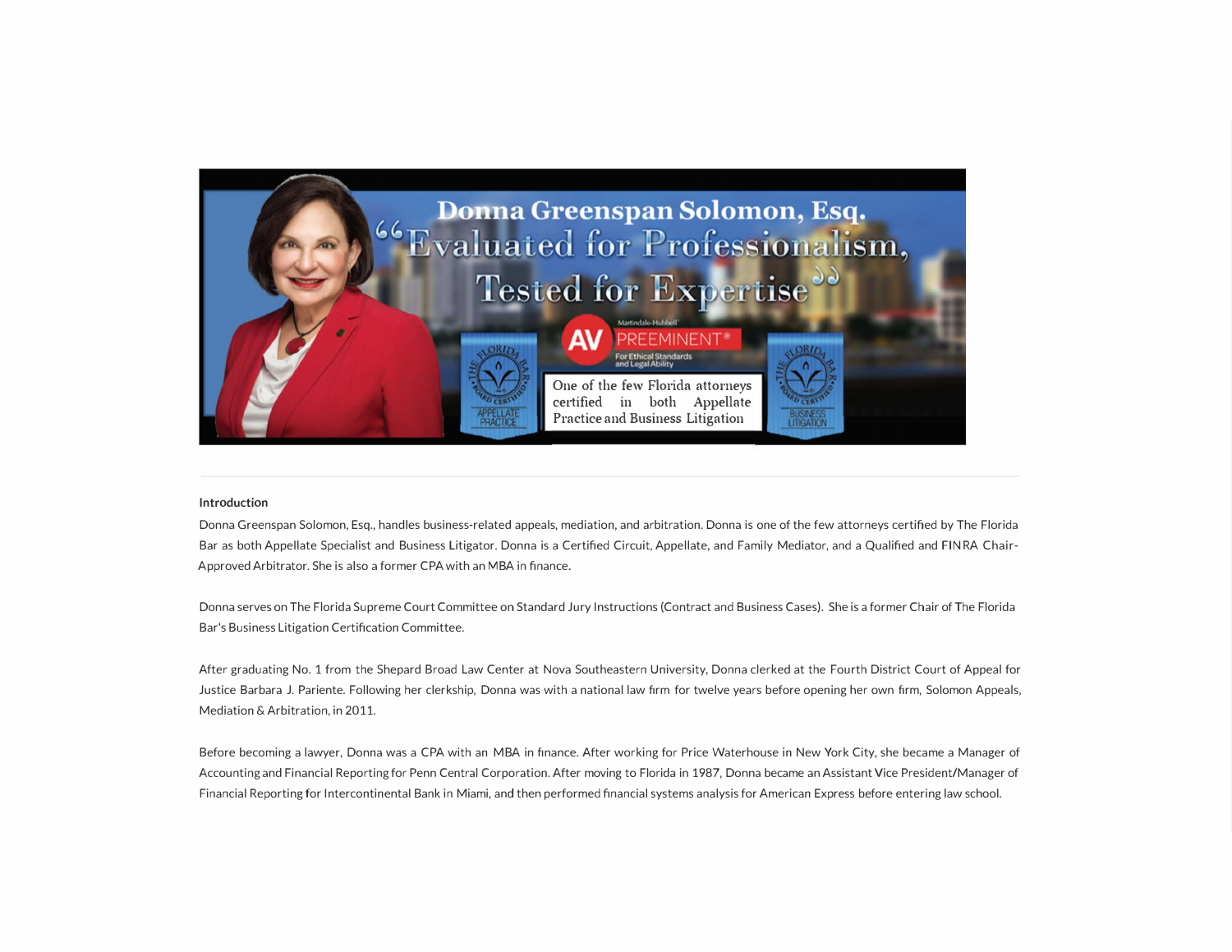#### **Licenses, Certifications & Recognitions**

- Florida Bar Certified Appellate Specialist (2003-Present)
- Florida Bar Certified Business Litigator (2007-Present)
- Florida Bar, 1995
- Admitted to practice in the United States Supreme Court (2005), the United States Court of Appeals for the Eleventh Circuit (1997), and the United States District Court for the Southern (1998), Northern (1998), and Middle (1997) Districts of Florida
- Rated AV® Preeminent™ by Martindale Hubbell
- Florida Super Lawyer (2014-Present)
- Florida Supreme Court Certified Circuit Mediator
- Florida Supreme Court Certified Appellate Mediator
- Florida Supreme Court Certified Family Mediator
- Florida Supreme Court Qualified Arbitrator
- FINRA-Approved Arbitrator
- Former Certified Public Accountant (NY & FL)

#### **Legal Experience**

#### 2011-Present - **Solomon Appeals, Mediation & Arbitration**

#### **Appellate Services**

- State and federal appeals;
- Final and interlocutory appeals;
- Extraordinary writs;
- Trial support, including:
	- Drafting of jury instructions and verdict form
	- Preservation of record for appeal;
	- Post-trial/judgment motions;
- Pre-trial assistance, including:
	- Handling of all aspects of discovery, from requests through production;
	- Thorough analysis of documents and deposition transcripts, including preparation of detailed chronologies;
	- Identification of legal and factual issues;
	- Drafting of substantive motions and memoranda;
	- Legal research.

#### **Mediation Services**

Circuit-Civil, including insurance coverage, contract disputes, professional liability, and other business-related disputes;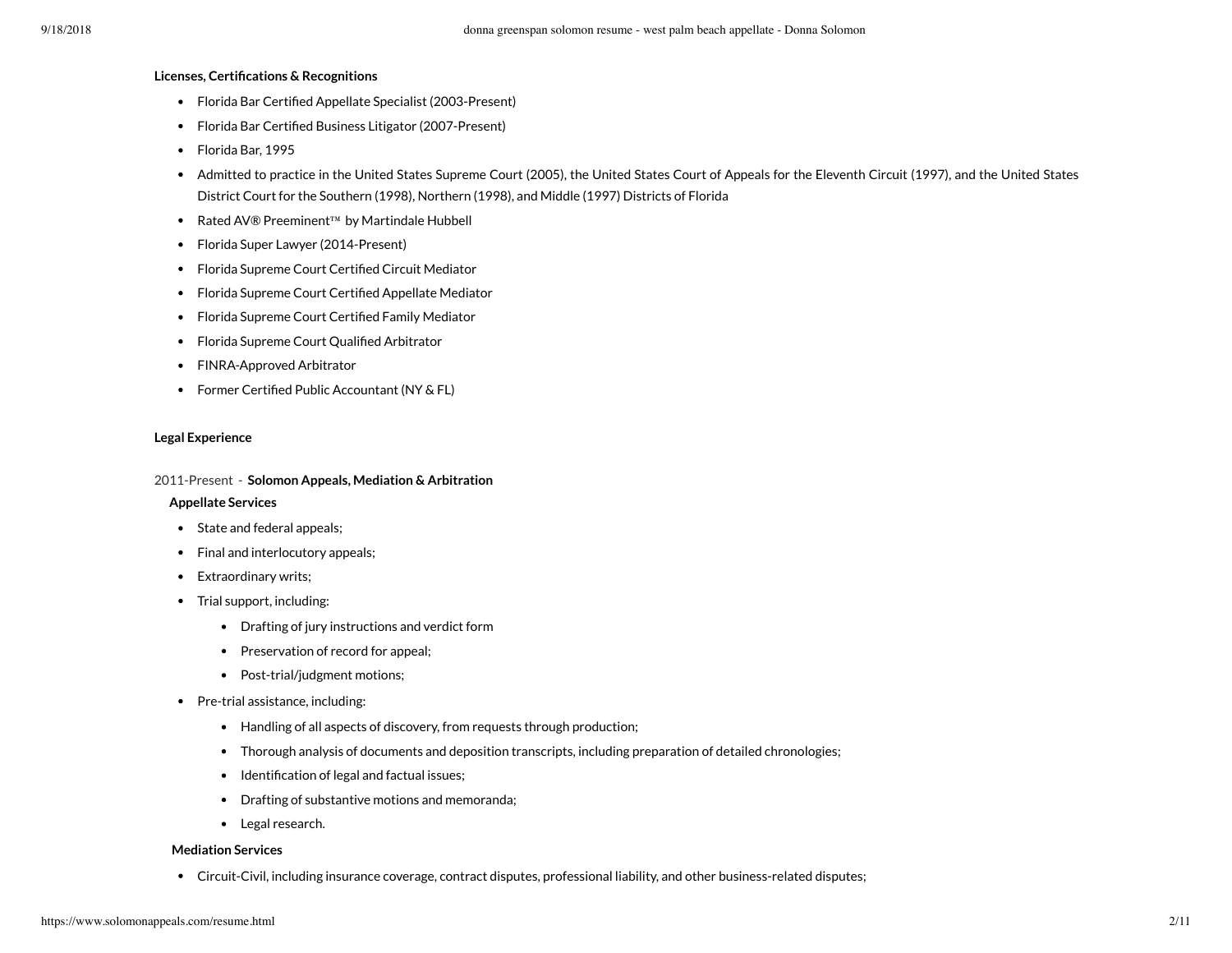Family; and Appellate.

#### **Arbitration Services**

• Investment, employment law and other business-related disputes.

### 2009-2011 - **Schwarzberg & Associates -** Partner

- Chairperson of firm's Appellate Practice Group.
- Counseled and represented clients in complex commercial litigation in state and federal courts at both trial court and appellate court levels.
- Handled wide variety of business disputes including contract disputes, real estate litigation, employment law, breaches of non-compete agreements, trade secrets, trademark and copyright litigation, insurance coverage disputes and bad faith, and probate litigation.
- Handled all aspects of litigation, including client relations, issue spotting and strategy, research and analysis, pleadings, discovery, dispositive motions, mediation, and resolution by settlement or trial.
- Supervised and provided training and mentoring to junior associates.

### 1997-2009 - **Edwards Angell Palmer & Dodge** - Counsel

- Lead EAPD attorney for insurer in seminal construction defect coverage case, U.S. Fire v. JSUB, 979 So. 2d 871, 878 (Fla. 2007), where Florida Supreme Court considered applicability of commercial general liability policy to faulty work of subcontractor.
- As lead attorney for one of insurers in Liberty Mutual Ins. Co. v. Lone Star Industries, 290 Conn. 767 (Conn. 2009), argued to Connecticut Supreme Court the applicability of pollution exclusion to asbestos and silicosis claims.
- Represented insurer in dioxin contamination coverage dispute involving Florida Department of Environmental Protection.
- Advised and represented insurers in bad faith litigation and coverage disputes involving environmental issues, construction defects, commercial general liability, and professional liability in state and federal courts, at both the trial court and appellate court levels.
- Presented seminars for CLE for insurer clients on coverage and bad faith topics.

#### 1995-1997 - **Fourth District Court of Appeal** - Law Clerk

- Staff Attorney at the Fourth District Court of Appeal to the Honorable Barbara J. Pariente, now a Florida Supreme Court Justice.
- Reviewed record and appellate briefs; researched issues; prepared comprehensive bench memoranda with recommendations.
- Drafted and edited opinions.

#### Summer 1993 - **U.S. District Court, Southern District of Florida** - Intern

- Student intern to the Honorable William J. Zloch of the Southern District Court of Florida.
- Researched and analyzed legal issues arising from civil and criminal cases.
- Drafted and edited court orders.

#### **Speaking Engagements & Publications**

Arbitration Case Law Update," ADR Corner, Palm Beach County Bar Association Bulletin, May 2018.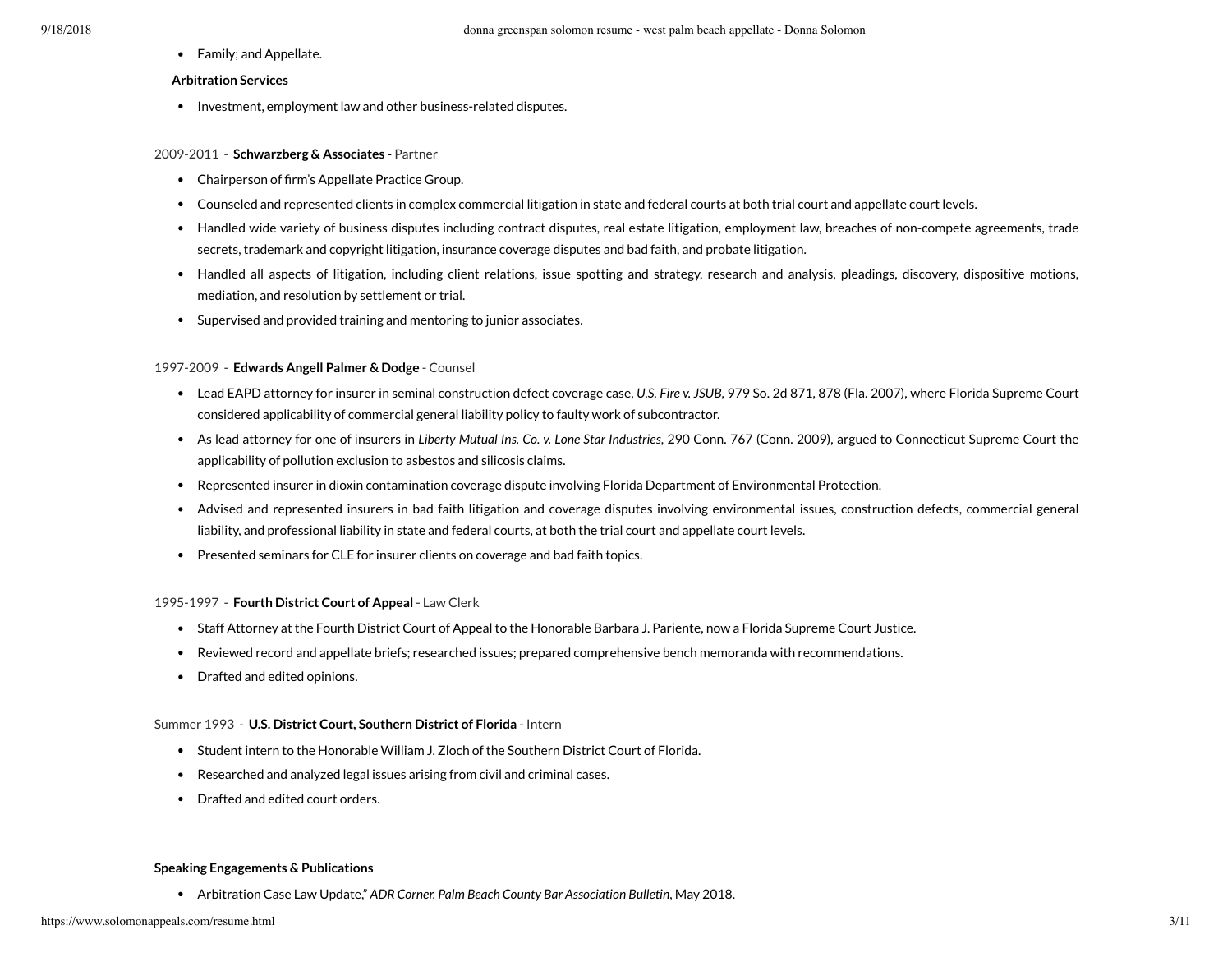#### 9/18/2018 donna greenspan solomon resume - west palm beach appellate - Donna Solomon

- "Building a Successful Arbitration Practice," ADR Committee presents: Evolving Trends in ADR: Cooperation, the Key to Agreement, Feb. 12, 2018 (moderator).
- Arbitration Case Law Update," ADR Corner, Palm Beach County Bar Association Bulletin, Nov. 2017.
- "Arbitration-Love it/Hate it Q&A," ADR Committee presents: ADR A Help and Not a Hurdle, Feb. 13, 2017 (moderator).
- "Arbitration Case Law Update," ADR Corner, Palm Beach County Bar Association Bulletin, Jan. 2017.
- $\hat{a}$ rbitration Case Law Update," ADR Corner, Palm Beach County Bar Association Bulletin, Sept. 2016.
- "Arbitration Under Revised Ch. 682," ADR Committee presents: ADR in 2016-Challenging Old Paradigms, Jan. 8, 2016 (speaker).
- "The Art of Objecting: A Trial Lawyer's Guide to Preserving Error for Appeal," The Florida Bar Continuing Legal Education Committee and the Appellate Practice , March 14, 2014 (speaker) *Section*
- "Recent Developments in Arbitration-The Revised Florida Arbitration Code and Recent Supreme Court Decisions," *The Florida Bar Continuing Legal Education* Committee, the Alternative Dispute Resolution Section, the Appellate Practice Section, and the Real Property, Probate & Trust Law Section, Nov. 18, 2013 (speaker).

#### **Professional Memberships, Committees, & Appointments**

- The Florida Bar:
	- Business Litigation Certification Committee (2013-2016)
	- Alternative Dispute Resolution Section
	- Appellate Practice and Advocacy Section
	- Business Law Section  $\bullet$
	- Appellate Practice Section's Outreach Committee
		- Liaison to the Business Law Section (2013-2014)
	- Volunteer Arbitrator for Grievance Mediation and Fee Arbitration Program
- Palm Beach County Bar Association:
	- Appellate Practice Section
		- Appellate Practice Committee's Website Subcommittee (2013-2014)
	- Alternative Dispute Resolution Committee (2012-2013)
	- Solo and Small Firm Practitioner's Committee (2012-2013)
- South Palm Beach County Bar Association (2013)
- Nova Law Alumni, Palm Beach Chapter President (2012-2013)
- Florida Association for Women Lawyers (FAWL), Palm Beach Chapter President (2001), Vice President (2000), Treasurer (1999)
- Association of South Florida Mediators and Arbitrators (ASFMA) (2011- 2013)
- The Florida Academy of Professional Mediators, Inc. (FAPM) (2011-2015)
- American Inns of Court (Emeritus, 2012-Present); Co-Membership Chair, 2000- 2001; Small Group Leader 1999-2000).

#### **Education**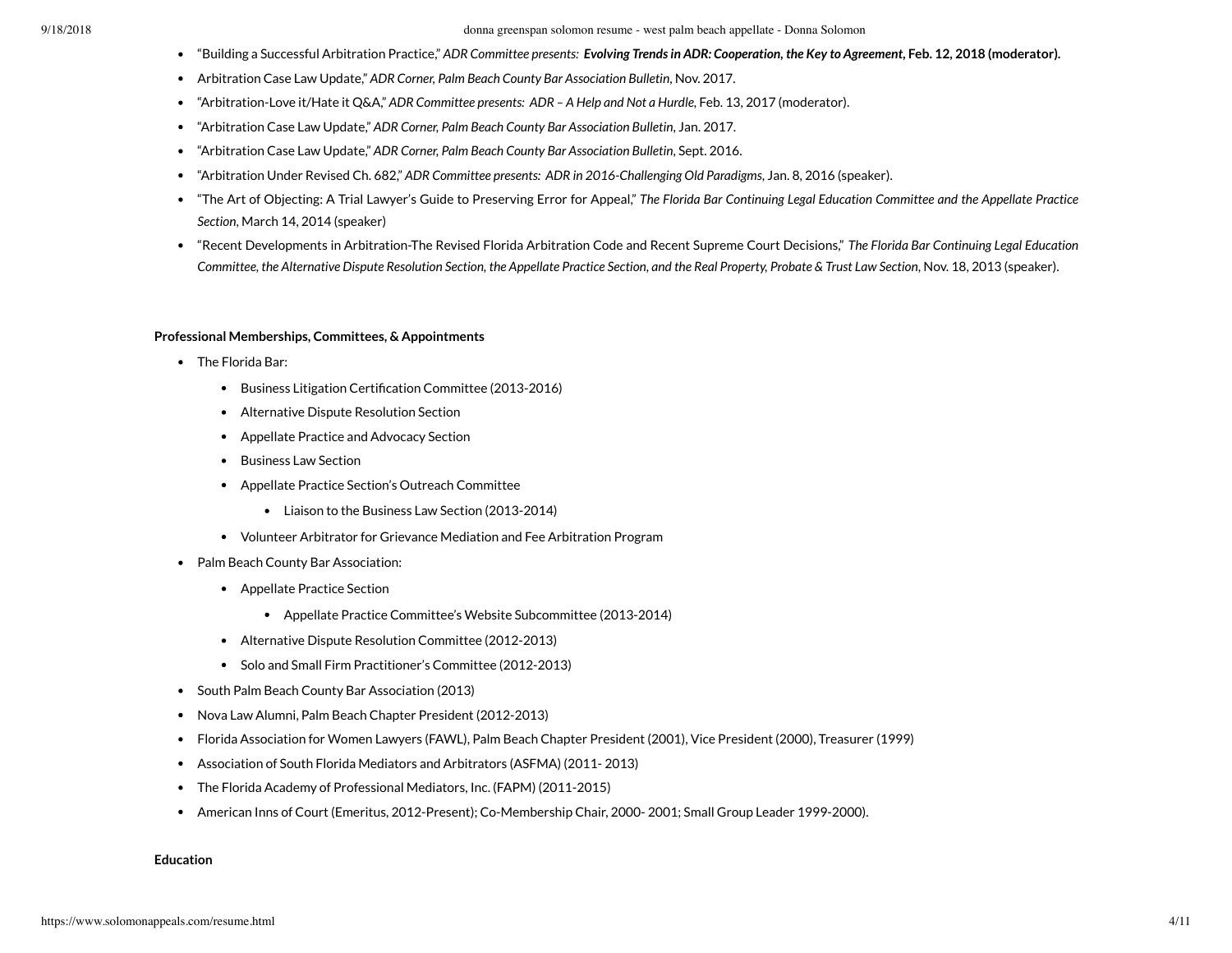### 1992 – 1995 - **Juris Doctor**

Nova Southeastern University, Shepard Broad Law Center, Ft. Lauderdale, FL

- Summa cum laude.
- Class Rank: No. 1 (out of 250).
- Corpus Juris Secundum (Highest Grade) Awards: Evidence; Legal Research & Writing; Securities Regulation; Corporate Finance; Corporate Tax; Corporate Workshop; Professional Responsibility; Criminal Procedure; Criminal Law.
- Nova Law Review, Associate Editor.

### 1982 – 1985 - **Master of Business Administration in Finance**

Lubin Graduate School of Business at Pace University, White Plains, NY

With Distinction

### 1975 – 1979 - **Bachelor of Science in Accounting**

State University of New York, Binghamton, NY

• Magna cum laude

### **Awards Received**

#### 2008

First Annual "Shoot for the Stars" Award from Edwards Angell Palmer & Dodge LLP. Presented to those whose "strength of character, courage, grit, vision, collaborative instincts and other admirable qualities . . . make awardee a role model."

#### 2005

Legal Aid Society of Palm Beach County, Florida Supreme Court, and Florida Pro Bono Coordinators Association, Pro Bono Award.

## 2001

Florida Association for Women Lawyers, Public Service Committee, Battered Women Amicus Project.

#### 2001

AVDA and YWCA National Domestic Violence Awareness Award.

#### 2000

Legal Aid Society of Palm Beach County, "And Justice for All" Pro Bono Award.

## **Business Experience**

1990 – 1992 - Senior Financial Systems Analyst

American Express, Travel Related Services Co., Inc., Ft. Lauderdale, FL

- Ensured that new or modified financial systems incorporated all necessary control features and maintained data integrity.
- Served as liaison between financial staff and systems programmers.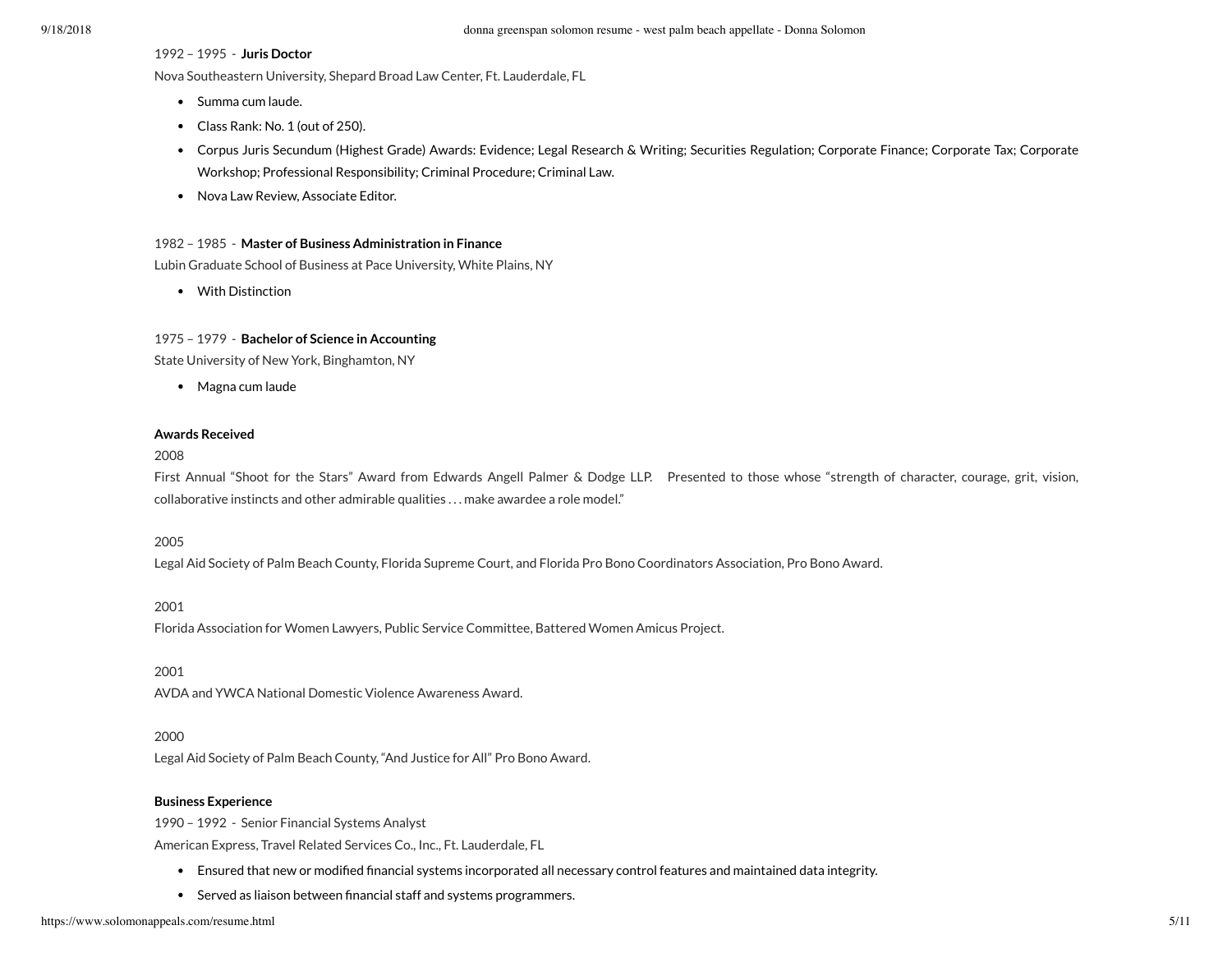1987 – 1990 - Assistant Vice President – Manager of Financial Reporting

Intercontinental Bank Miami, FL

- Designed and implemented comprehensive consolidation and internal reporting system.
- Prepared financial reports for issuance externally to shareholders and regulatory agencies, including Annual Report, Form 10-K, and Form 10-Q, and internally to senior management.

1983 – 1985 - Manager of Accounting and Financial Reporting Penn Central Corporation Greenwich, CT

- Supervised corporate accounting staff.
- Performed financial and operational reviews of subsidiaries.

1981 – 1983 - Staff Auditor

Chicago Pneumatic Tool Company New York, NY

Audited various subsidiaries and reported to senior management, analyzing problem areas and recommending improvements.

### 1979 – 1981 - Staff Accountant

Price Waterhouse and Co. New York, NY

Audited several companies in various industries.

# **Licenses, Certications & Recognitions**

- Florida Bar Certified Appellate Specialist (2003-present)
- Florida Bar Certified Business Litigator (2007-present)
- Florida Bar, 1995
- Admitted to practice in the United States Supreme Court (2005), the United States Court of Appeals for the Eleventh Circuit (1997), and the United States District Court for the Southern (1998), Northern (1998), and Middle (1997) Districts of Florida
- Rated AV® Preeminent™ by Martindale Hubbell
- Florida Super Lawyer (2014-Present)
- Florida Supreme Court Certified Circuit Mediator
- Florida Supreme Court Certified Appellate Mediator
- Florida Supreme Court Certified Family Mediator
- Florida Supreme Court Qualified Arbitrator
- FINRA-Approved Arbitrator
- Former Certified Public Accountant (NY & FL)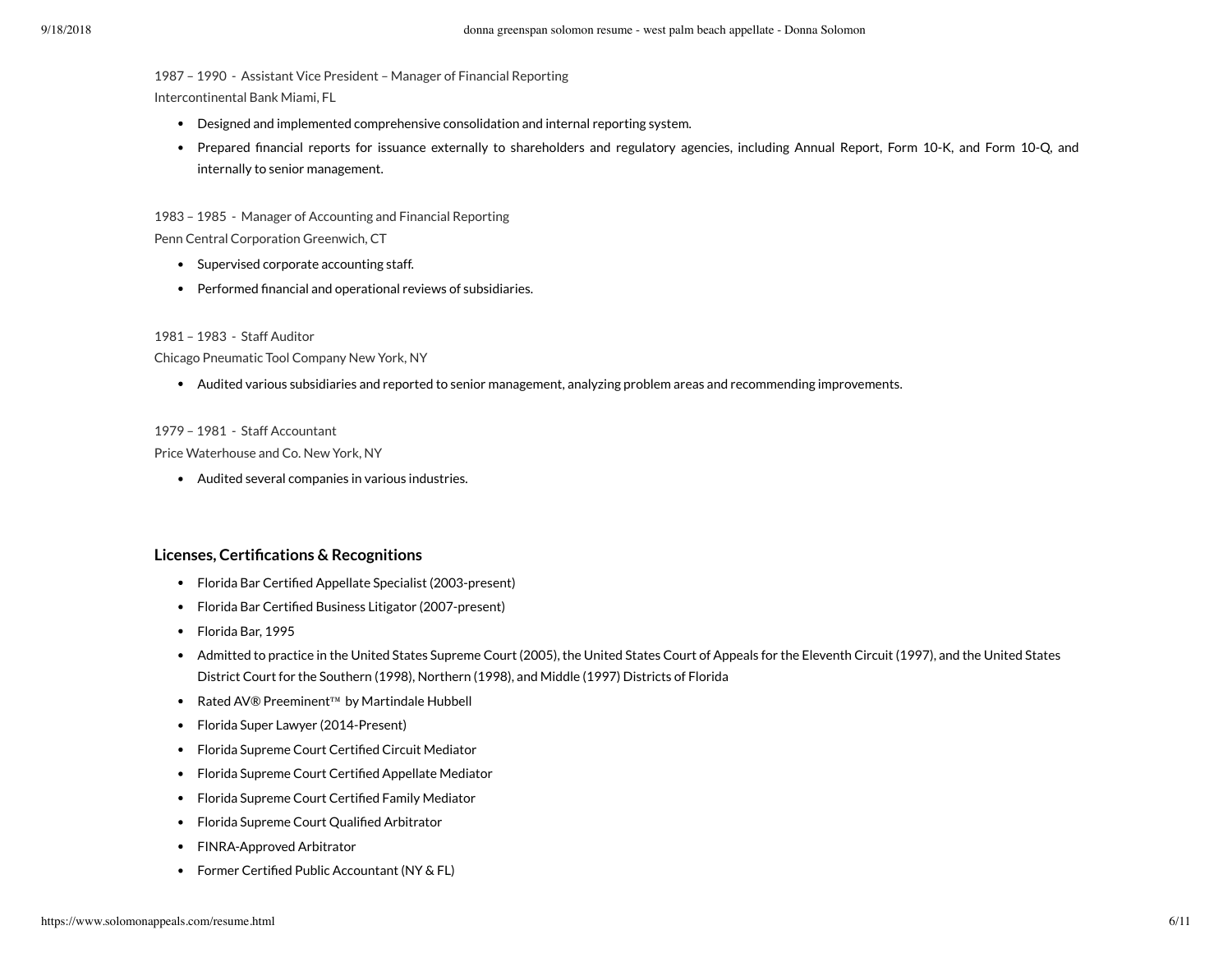# **Legal Experience**

2011-Present - **Solomon Appeals, Mediation & Arbitration**

## **Appellate Services**

- State and federal appeals;
- Final and interlocutory appeals;
- Extraordinary writs;
- Trial support, including:
	- Drafting of jury instructions and verdict form
	- Preservation of record for appeal;
	- Post-trial/judgment motions;
- Pre-trial assistance, including:
	- Handling of all aspects of discovery, from requests through production;
	- Thorough analysis of documents and deposition transcripts, including preparation of detailed chronologies;
	- Identification of legal and factual issues;
	- Drafting of substantive motions and memoranda;
	- Legal research.

## **Mediation Services**

- Circuit-Civil, including insurance coverage, contract disputes, professional liability, and other business-related disputes;
- Family; and Appellate.

## **Arbitration Services**

• Investment, employment law and other business-related disputes.

## 2009-2011 - **Schwarzberg & Associates -** Partner

- Chairperson of firm's Appellate Practice Group.
- Counseled and represented clients in complex commercial litigation in state and federal courts at both trial court and appellate court levels.
- Handled wide variety of business disputes including contract disputes, real estate litigation, employment law, breaches of noncompete agreements, trade secrets, trademark and copyright litigation, insurance coverage disputes and bad faith, and probate litigation.
- Handled all aspects of litigation, including client relations, issue spotting and strategy, research and analysis, pleadings, discovery, dispositive motions, mediation, and resolution by settlement or trial.
- Supervised and provided training and mentoring to junior associates.

## 1997-2009 - **Edwards Angell Palmer & Dodge** - Counsel

Lead EAPD attorney for insurer in seminal construction defect coverage case, U.S. Fire v. JSUB, 979 So. 2d 871, 878 (Fla. 2007), where Florida Supreme Court considered applicability of commercial general liability policy to faulty work of subcontractor.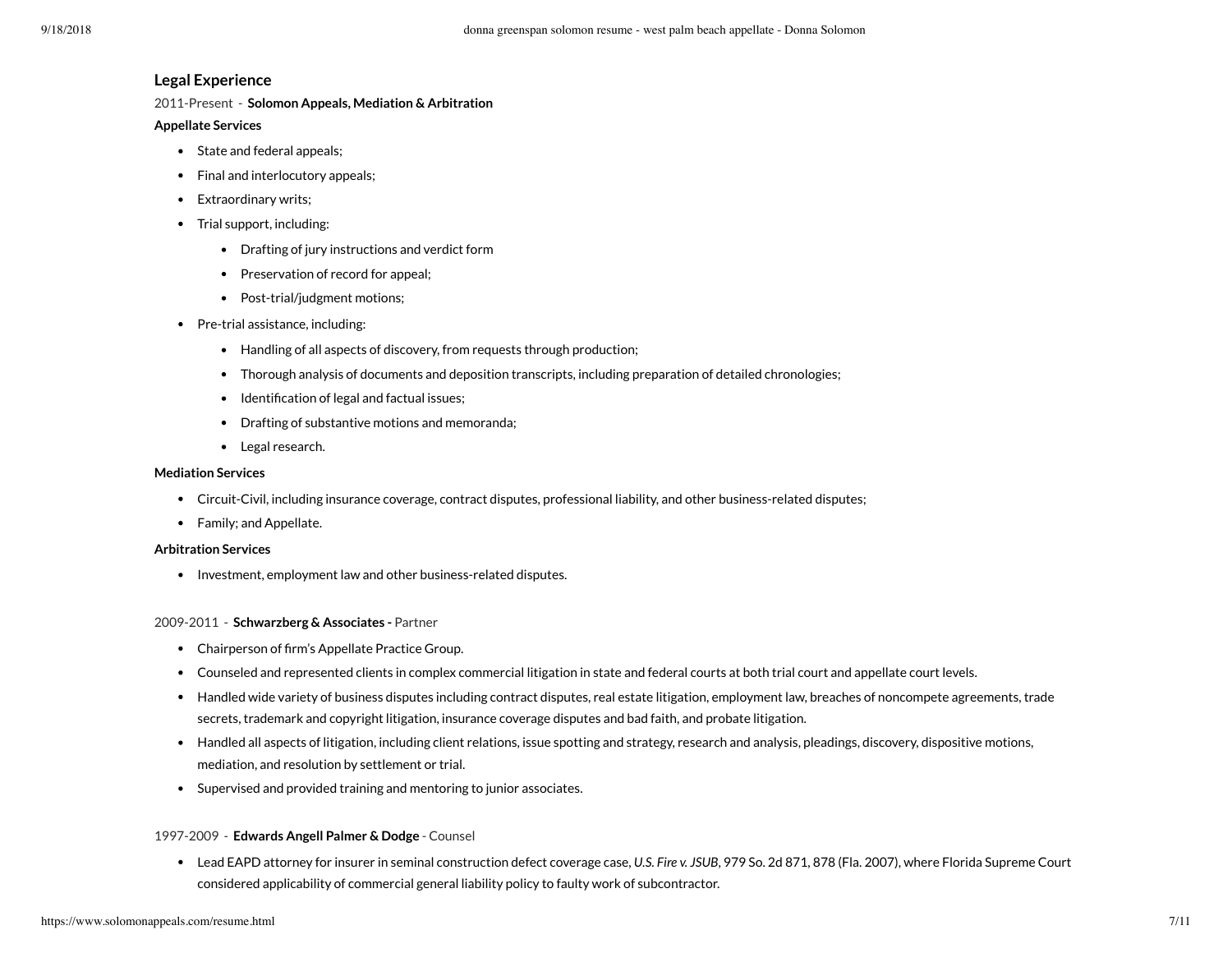- As lead attorney for one of insurers in Liberty Mutual Ins. Co. v. Lone Star Industries, 290 Conn. 767 (Conn. 2009), argued to Connecticut Supreme Court the applicability of pollution exclusion to asbestos and silicosis claims.
- Represented insurer in dioxin contamination coverage dispute involving Florida Department of Environmental Protection.
- Advised and represented insurers in bad faith litigation and coverage disputes involving environmental issues, construction defects, commercial general liability, and professional liability in state and federal courts, at both the trial court and appellate court levels.
- Presented seminars for CLE for insurer clients on coverage and bad faith topics.

### 1995-1997 - **Fourth District Court of Appeal** - Law Clerk

- Staff Attorney at the Fourth District Court of Appeal to the Honorable Barbara J. Pariente, now a Florida Supreme Court Justice.
- Reviewed record and appellate briefs; researched issues; prepared comprehensive bench memoranda with recommendations.
- Drafted and edited opinions.

### Summer 1993 - **U.S. District Court, Southern District of Florida** - Intern

- Student intern to the Honorable William J. Zloch of the Southern District Court of Florida.
- Researched and analyzed legal issues arising from civil and criminal cases.
- Drafted and edited court orders.

# **Professional Memberships, Committees, & Appointments**

- The Florida Bar:
	- Business Litigation Certification Committee (2013-Present). Chairperson 2017-2018.
	- Alternative Dispute Resolution Section
	- Appellate Practice and Advocacy Section  $\bullet$
	- Business Law Section
	- Appellate Practice Section's Outreach Committee -- Liaison to the Business Law Section (2013-2016)
	- Volunteer Arbitrator for Grievance Mediation and Fee Arbitration Program
- Palm Beach County Bar Association:
	- Appellate Practice Section (2013-Present)
	- Alternative Dispute Resolution Committee (2012-2013)
	- Solo and Small Firm Practitioner's Committee (2012-2013)
- South Palm Beach County Bar Association (2013-Present)
- NSU Law Alumni Palm Beach Chapter, President (2012-2013)
- Florida Association for Women Lawyers (FAWL), Palm Beach Chapter President (2001), Vice President (2000), Treasurer (1999)
- Association of South Florida Mediators and Arbitrators (ASFMA) (2011- 2013)
- The Florida Academy of Professional Mediators, Inc. (FAPM) (2011-2015)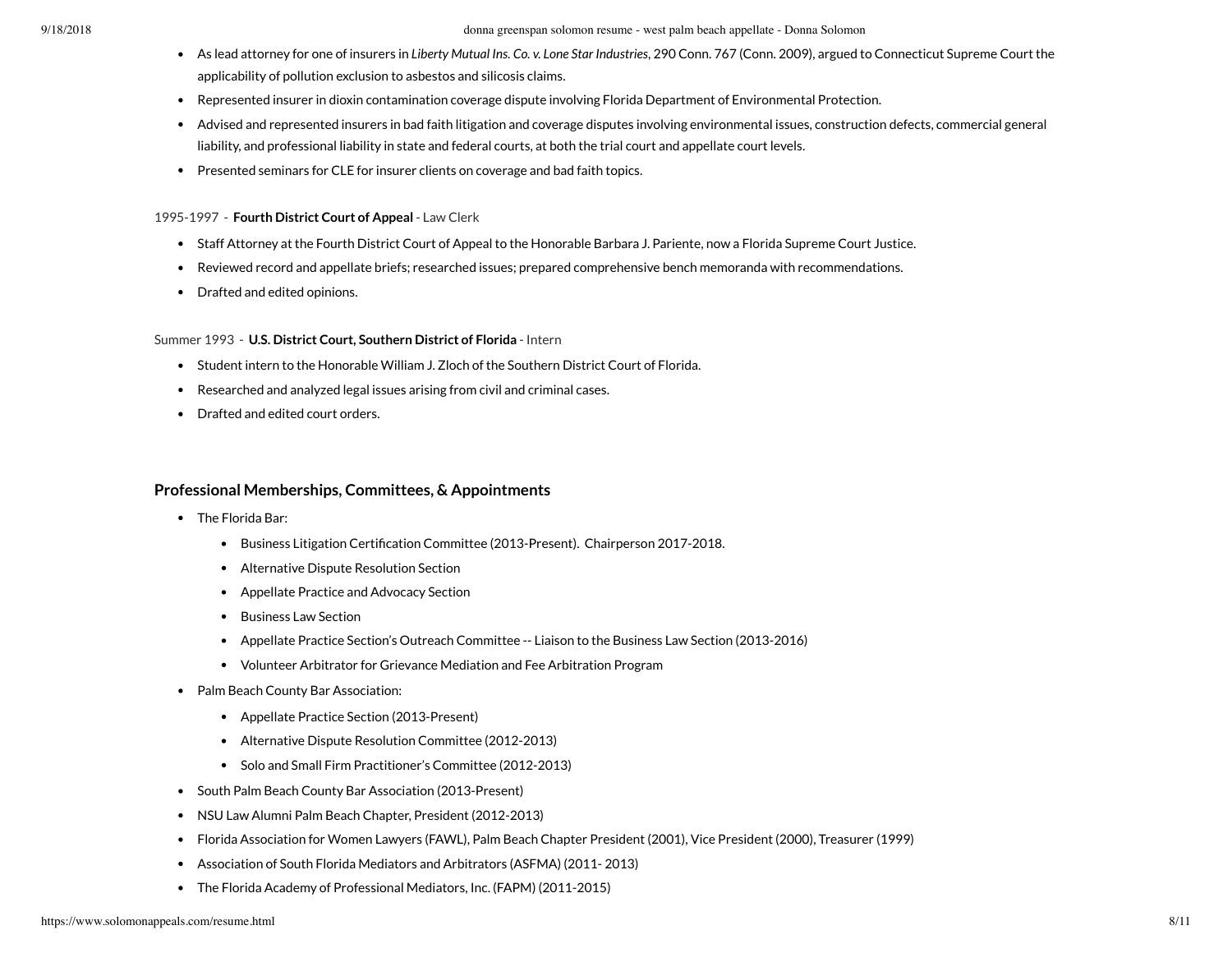American Inns of Court (Emeritus, 2013-Present); Co-Membership Chair, 2000- 2001; Small Group Leader 1999-2000).

## **Education**

### 1992 – 1995 - **Juris Doctor**

Nova Southeastern University, Shepard Broad Law Center, Ft. Lauderdale, FL

- Summa cum laude.
- Class Rank: No. 1 (out of 250).
- Corpus Juris Secundum (Highest Grade) Awards: Evidence; Legal Research & Writing; Securities Regulation; Corporate Finance; Corporate Tax; Corporate Workshop; Professional Responsibility; Criminal Procedure; Criminal Law.
- Nova Law Review, Associate Editor.

### 1982 – 1985 - **Master of Business Administration in Finance**

Lubin Graduate School of Business at Pace University, White Plains, NY

With Distinction

#### 1975 – 1979 - **Bachelor of Science in Accounting**

State University of New York, Binghamton, NY

• Magna cum laude

## **Awards Received**

#### 2008

First Annual "Shoot for the Stars" Award from Edwards Angell Palmer & Dodge LLP. Presented to those whose "strength of character, courage, grit, vision, collaborative instincts and other admirable qualities . . . make awardee a role model."

# 2005

Legal Aid Society of Palm Beach County, Florida Supreme Court, and Florida Pro Bono Coordinators Association, Pro Bono Award.

## 2001

Florida Association for Women Lawyers, Public Service Committee, Battered Women Amicus Project.

### 2001

AVDA and YWCA National Domestic Violence Awareness Award.

#### 2000

Legal Aid Society of Palm Beach County, "And Justice for All" Pro Bono Award.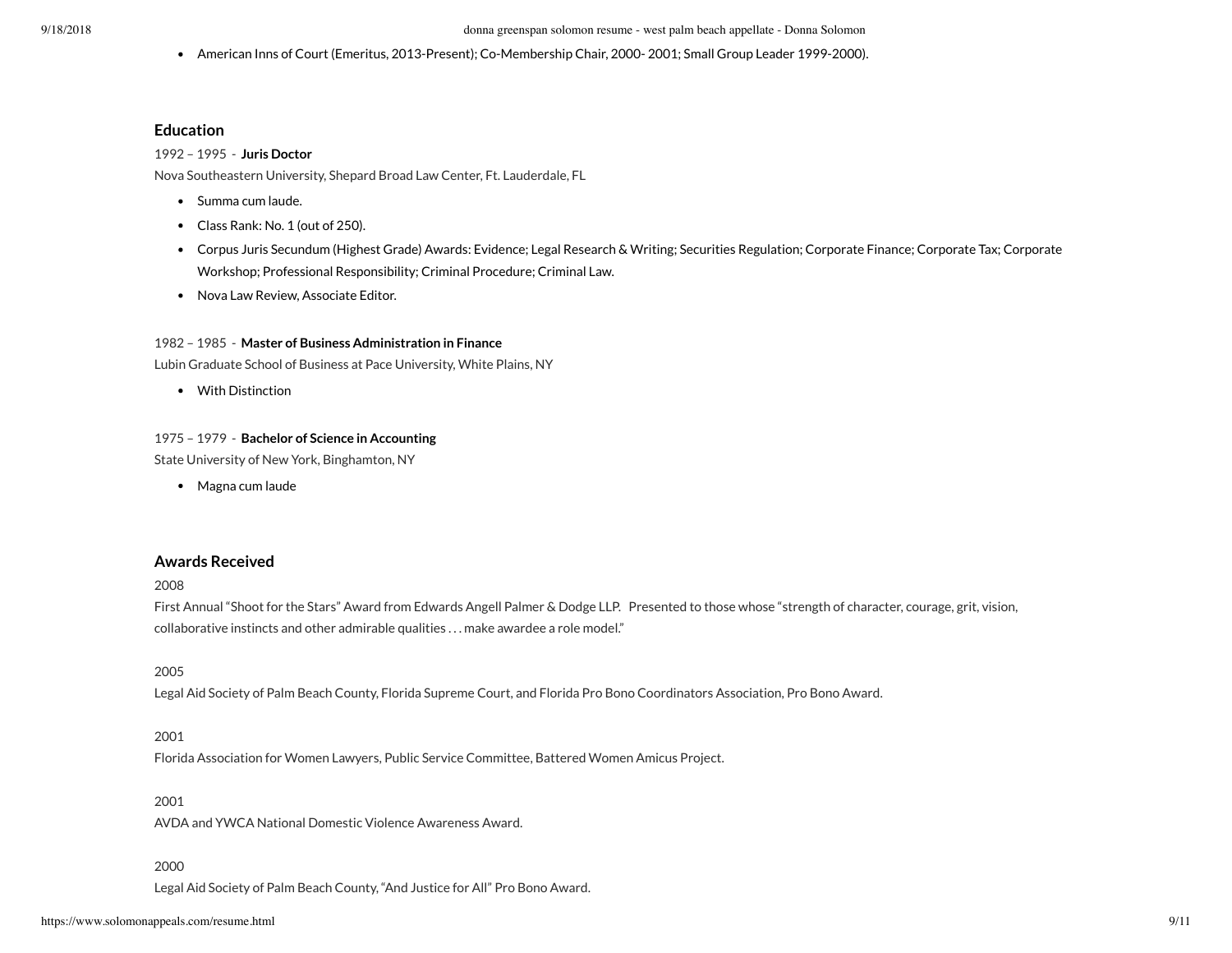# **Business Experience**

1990 – 1992 - Senior Financial Systems Analyst American Express, Travel Related Services Co., Inc., Ft. Lauderdale, FL

- Ensured that new or modified financial systems incorporated all necessary control features and maintained data integrity.
- Served as liaison between financial staff and systems programmers.

1987 – 1990 - Assistant Vice President – Manager of Financial Reporting Intercontinental Bank Miami, FL

- Designed and implemented comprehensive consolidation and internal reporting system.
- Prepared financial reports for issuance externally to shareholders and regulatory agencies, including Annual Report, Form 10-K, and Form 10-Q, and internally to senior management.

1983 – 1985 - Manager of Accounting and Financial Reporting Penn Central Corporation Greenwich, CT

- Supervised corporate accounting staff.
- Performed financial and operational reviews of subsidiaries.

1981 – 1983 - Staff Auditor

Chicago Pneumatic Tool Company New York, NY

Audited various subsidiaries and reported to senior management, analyzing problem areas and recommending improvements.

1979 – 1981 - Staff Accountant Price Waterhouse and Co. New York, NY

Audited several companies in various industries.